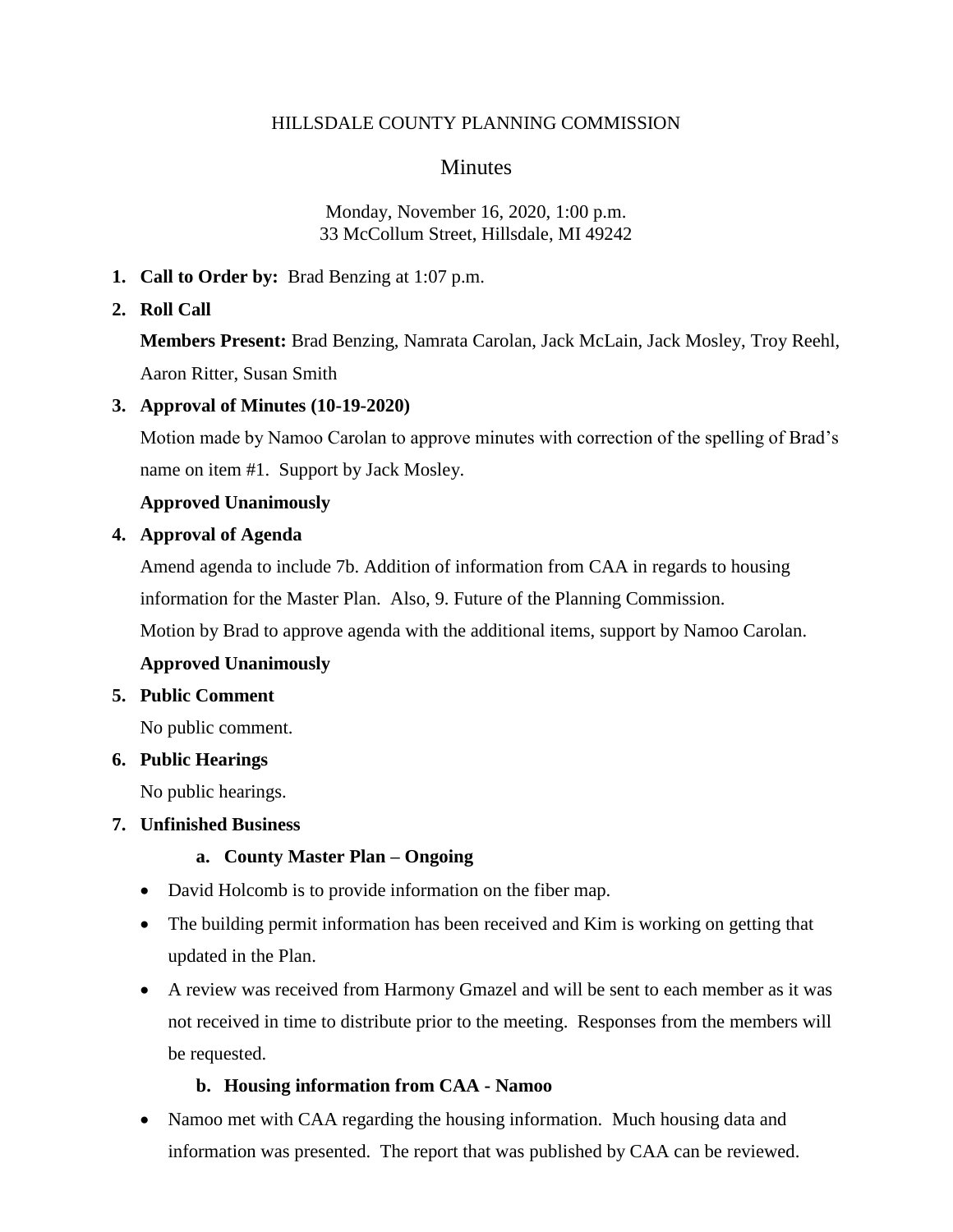Namoo indicated that the use of additional graphs would be a great addition. There are many factors that affect the housing numbers in many different areas such as age of home, age of homeowners, location, income, etc. Namoo mentioned a couple of additions to the housing section she feels would be important and those are the homeless and veteran populations.

#### **8. New Business**

- **a.** Farmland and Open Space Preservation Program PA116
	- i. Amos & Miriam Eicher, 30 15 019 100 008 19 8 3, 82 Acres
- It was voted unanimously to postpone approval of the above referenced PA116 due to item #15, #16 not being complete. Brad will make a farm visit to obtain the missing information. We will revisit this item at the next meeting.

#### **9. Any Other Business/On-going Business**

- **a.** Future of the Hillsdale County Planning Commission
- Brad commented about the future of the Planning Commission and that he feels that IF we do continue with the Planning Commission it is very important for the Board of Commissioners to support the Planning Commission, financially and otherwise.
- At this point, there is no budget for the Planning Commission in 2021.
- Other members indicated that they do feel the PC is valuable and of importance. Sue said that the County voice is important. It shows a level of professionalism as a County to have a Master Plan. It is hard for people to understand the value if they are not "at the table".
- Everyone on this Board is a volunteer and everyone felt that their time was valuable and had a purpose where the PC and Master Plan were concerned.
- Troy mentioned the value of the Master Plan to people interested in moving to the community.
- Brad made a motion to take back to the Board of Commissioners that it was the desire to continue with the PC and having a support staff person available 1 day per week. Motion by Namoo to proceed with a recommendation to the BOC for 1) support staff person 1 day/week, 2) Per diem allowance for Board Members time/travel to attend bi-monthly meetings and, 3) minimum amount of financial support to advertise public hearings, etc. Supported by Troy.

#### **Approved Unanimously**